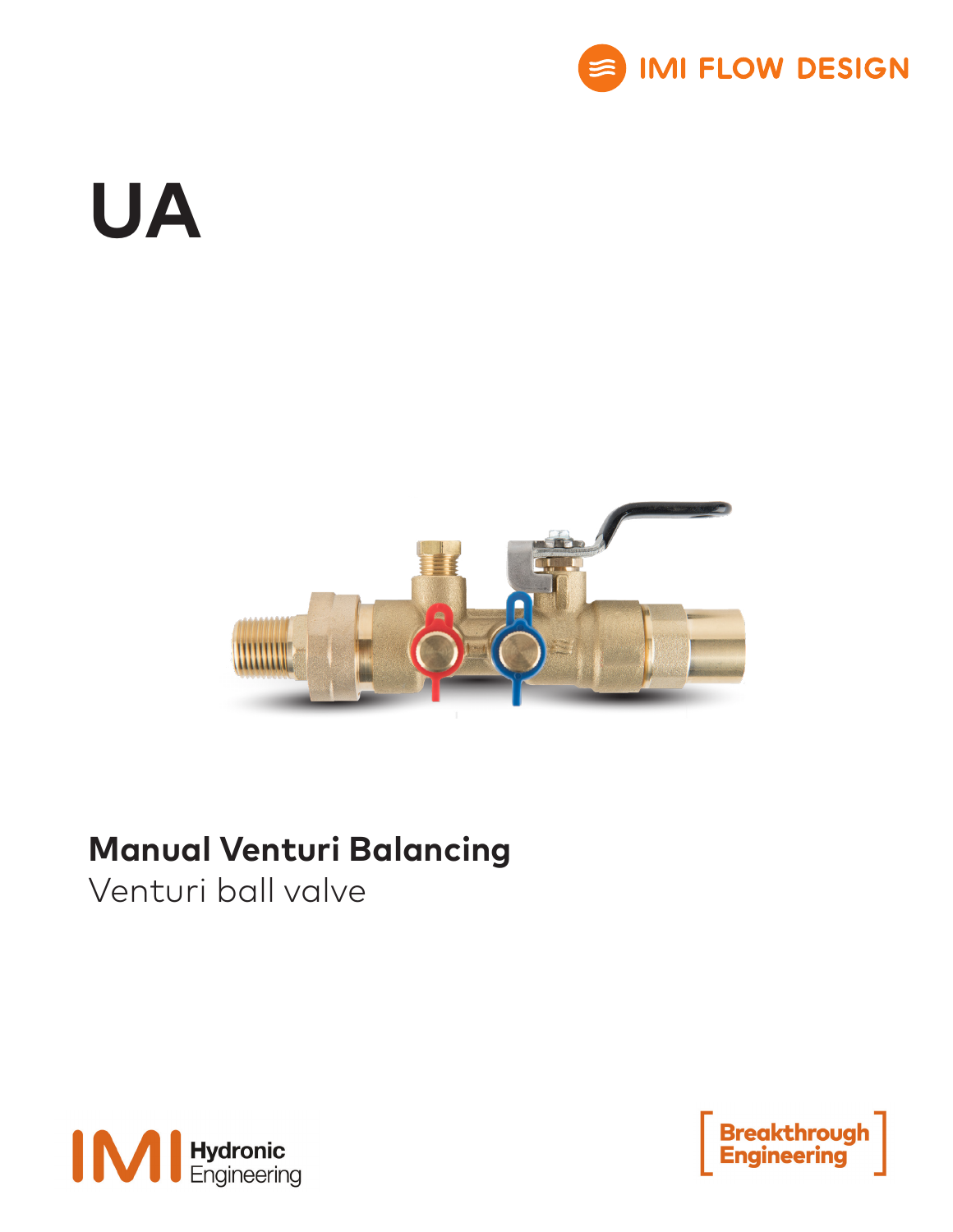## UA

Model UA is a shutoff and manual throttling venturi valve with large diameter plated ball and PTFE seats. Stem is blowout proof with EPDM O-ring and PTFE packing with packing nut. Micro handle customary on the A and M body, and standard handle customary on the B and C bodies both utilize a standard ad justable memory stop for shutoff and resetting and vinyl coated grip. Dual Pressure / Temperature ports are standard on all UA bodies. Models A, B and C are available with union connection or fixed threaded or sweat connections each with a metaltometal and EPDM O-ring seal.



#### **Key features**

- > Fixed Measures Element Reading depends on flow only
- > Optional Connections Unions, fixed and sweat

#### **Technical description**

**Application:**

Hydronic Balancing

**Functions:** Balancing, Measuring and Isolation

**Dimensions:**  $1/2" - 2"$ 

#### **Rating:**

Body M: 400 psig at 250° F (25 Bar at 120° C) Bodies A, B & C: 600 psig at 250° F (40 Bar at 120° C)

#### **Accuracy:**

±3%

**Material:**

Body: DZR Brass Union (Optional): Brass with EPDM O-ring Fixed Connection: DZR Brass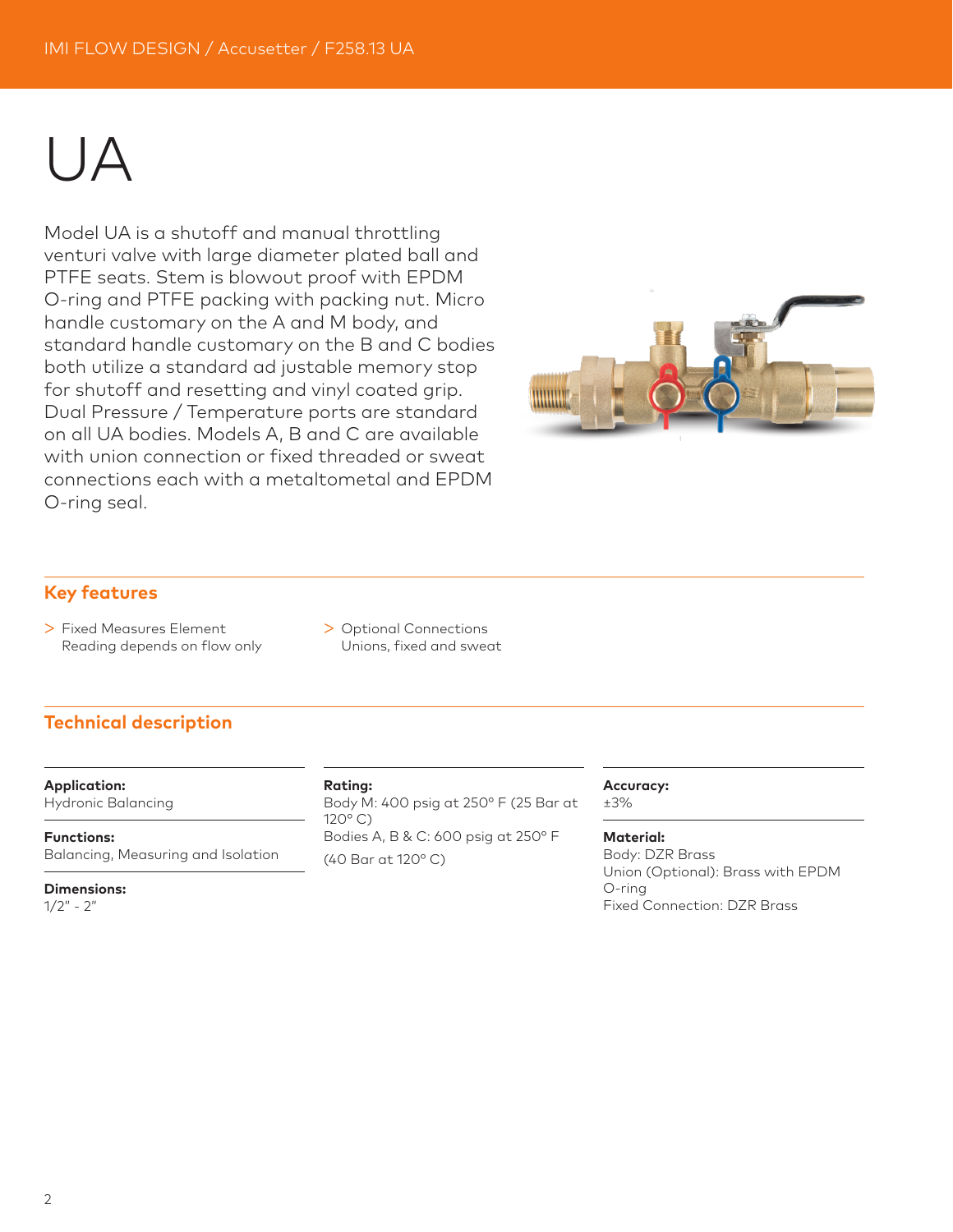|             |                | Venturi Flow Ranges*        | $Cv$ ( $Kv$ ) | <b>Inlet Connections</b>                         | <b>Outlet Connections</b><br>in. $(mm)$  |  |  |
|-------------|----------------|-----------------------------|---------------|--------------------------------------------------|------------------------------------------|--|--|
| <b>Body</b> | Venturi No.    | gpm (lps)                   |               | in. $(mm)$                                       |                                          |  |  |
|             | 1              | $0.2 - 0.7$ (0.01 - 0.04)   | .28           |                                                  |                                          |  |  |
| A           | $\overline{2}$ | $0.4 - 1.5$ (0.03 - 0.09)   | .77           |                                                  | 1/2<br>(15)<br>S, F, M                   |  |  |
|             | 3              | $1.0 - 3.4$ (0.06 - 0.21)   | 2.2           | 1/2<br>(15)<br>S, F, M<br>3/4<br>(20)<br>S, F, M | S, F, M<br>3/4<br>(20)<br>$(25)$ S, F, M |  |  |
|             | 4              | $2.2 - 7.5$ (0.14 - 0.47)   | 4.8           |                                                  |                                          |  |  |
| B           |                |                             |               | 1/2<br>(15)<br>S, F, M                           | 1/2<br>(15)<br>S, F, M                   |  |  |
|             | 5              | $2.6 - 9.5$ (0.16 - 0.6)    | 6.0           | (20)<br>S, F, M<br>3/4                           | (20)<br>S, M<br>3/4                      |  |  |
|             | 6              | $5.8 - 21.0$ (0.37 - 1.32)  | 18.0          | (25)<br>S, F, M                                  | S, F, M<br>(25)                          |  |  |
|             |                |                             |               | 11/4<br>(32)<br>S, F, M                          | (32)<br>S, F, M<br>11/4                  |  |  |
| C           | 7              | $9.5 - 37.0$ (0.6 - 2.33)   | 18.0          | 11/4<br>(32)<br>S, F, M                          | (32)<br>11/4<br>S, F, M                  |  |  |
|             | 8              | $22.0 - 80.0$ (1.39 - 5.05) | 68.0          | 11/2<br>(40)<br>S, F, M                          | 11/2<br>S, F, M<br>(40)                  |  |  |
|             |                |                             |               | (50)<br>S, F, M<br>2                             | 2(50)<br>S, F, M                         |  |  |
|             |                |                             |               |                                                  |                                          |  |  |

#### **Configuration Information**

#### **Notes**

\* Flow range is from the minimum recommended differential pressure 24" to 500" W.C. (5.97 to 124.42 kPa)

See installation and operation manual (Flowset)

#### **Articles**

|                  |                        | Weight<br>lb./(kg) |               |             |               |  |  |
|------------------|------------------------|--------------------|---------------|-------------|---------------|--|--|
| <b>Body Size</b> | <b>Connection Type</b> |                    |               |             |               |  |  |
|                  |                        | $1/2$ (15mm)       | 3/4(20mm)     | 1(25mm)     |               |  |  |
|                  | S                      | 0.1(.05)           | 0.1(.05)      | $0.2$ (.08) |               |  |  |
|                  | F                      | 0.1(.06)           | $0.2$ (.08)   | 0.4(0.16)   |               |  |  |
| A                | Union S                | 0.4(0.20)          | 0.4(.20)      |             |               |  |  |
|                  | Union F                |                    | 0.5(.21)      |             |               |  |  |
|                  | Union M                | 0.5(.24)           | 0.5(.20)      |             |               |  |  |
|                  |                        | $1/2$ (15mm)       | 3/4(20mm)     | 1(25mm)     | $11/4$ (32mm) |  |  |
|                  | S                      | $0.2$ (.07)        | $0.2$ (.08)   | 0.1(.05)    | 0.3(0.20)     |  |  |
|                  | F                      | 0.2(0.8)           | $0.2$ (.09)   | 0.3(0.13)   | $0.4$ (.12)   |  |  |
| в                | Union S                | 0.4(.20)           | 0.5(.20)      | 2.7(1.21)   | 1.2(.54)      |  |  |
|                  | Union F                | 0.5(.22)           | 0.5(.22)      | 2.8(1.25)   | 1.3(.57)      |  |  |
|                  | Union M                | 0.6(.26)           | 0.6(0.28)     | 3.0(1.34)   | 1.5(.69)      |  |  |
|                  |                        | $11/4$ (32mm)      | $11/2$ (40mm) | 2(50mm)     |               |  |  |
|                  | S                      | $0.7$ (.31)        | $0.6$ $(.28)$ | 0.7(0.29)   |               |  |  |
|                  | F                      | 0.8(.34)           | $0.6$ $(.29)$ | 0.6(0.29)   |               |  |  |
| C                | Union S                | 2.4(1.10)          | 2.4(1.10)     | 2.8(1.27)   |               |  |  |
|                  | Union F                | 2.7(1.24)          | 2.7(1.24)     | 3.1(1.38)   |               |  |  |
|                  | Union M                | 2.8(1.28)          | 3.0(1.37)     | 2.8(1.29)   |               |  |  |

**S** = female sweat **F** = female NPT **M** = male NPT

#### **Notes**

All weights and dimensions are subject to minor changes.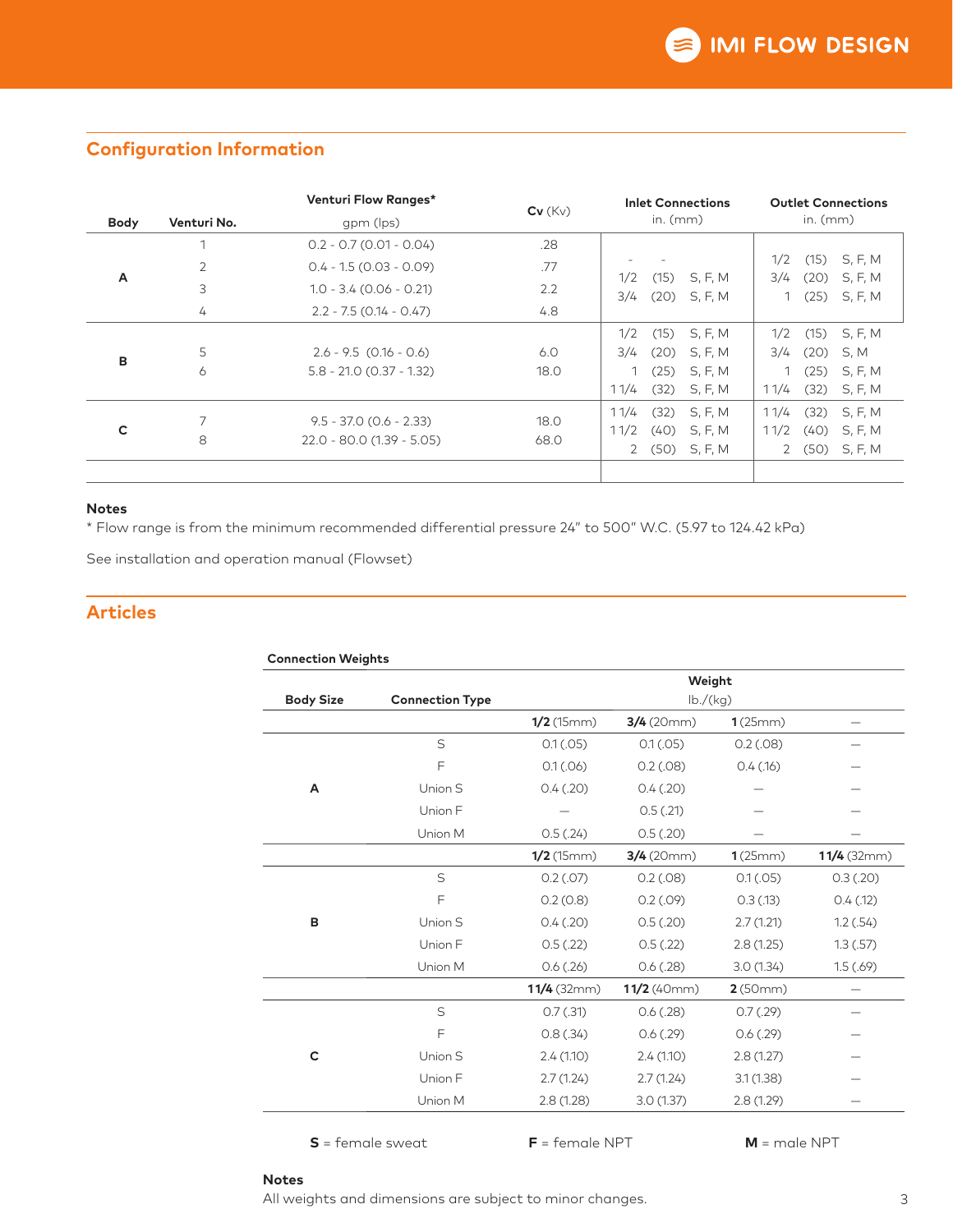#### **Articles**



**A, B, C Bodies**

|             | <b>Connection Dimensions</b> |                          |          |          |                   |         |          |          |          |
|-------------|------------------------------|--------------------------|----------|----------|-------------------|---------|----------|----------|----------|
|             |                              |                          |          | D        |                   |         |          | Е        |          |
| <b>Body</b> | <b>Connection Type</b>       |                          |          | in./(mm) |                   |         |          | in./(mm) |          |
|             |                              | 3/8                      | 1/2(15)  | 3/4(20)  | 1(25)             | 3/8(10) | 1/2(15)  | 3/4(20)  | 1(25)    |
|             |                              | (10)                     |          |          |                   |         |          |          |          |
|             | S                            | $\overline{\phantom{0}}$ | 0.5(14)  | 0.8(20)  | 1.2(29)           |         | 1.1(28)  | 1.2(29)  | 1.5(29)  |
|             | F                            |                          | 0.7(17)  | 0.8(20)  | 1.1(29)           |         | 1.1(28)  | 13(33)   | 1.6(29)  |
| Α           | Union S                      | 1.4(35)                  | 1.5(37)  | 1.6(40)  |                   | 1.6(39) | 1.6(39)  | 1.6(39)  | —        |
|             | Union F                      |                          | 1.5(37)  |          |                   |         | 1.6(39)  |          |          |
|             | Union M                      | $\qquad \qquad$          | 2.4(61)  | 2.2(57)  | $\qquad \qquad -$ |         | 1.6(39)  | 1.6(39)  |          |
|             |                              | 1/2(15)                  | 3/4(20)  | 1(25)    | 11/4(32)          | 1/2(15) | 3/4(20)  | 1(25)    | 11/4(32) |
| в           | S                            | 0.5(14)                  | 0.8(19)  | 1.0(25)  | 1.2(28)           | 1.3(34) | 1.3(34)  | 1.5(37)  | 1.8(51)  |
|             | F                            | 0.7(18)                  | 0.7(19)  | 0.9(24)  | 1.1(32)           | 1.3(34) | 1.3(34)  | 1.6(41)  | 2.0(45)  |
|             | Union S                      | 1.5(37)                  | 1.7(43)  | 1.7(42)  | 1.8(45)           | 2.1(53) | 2.1(53)  | 2.4(60)  | 2.8(72)  |
|             | Union F                      | 1.5(39)                  | 1.6(40)  | 1.7(43)  | 1.7(43)           | 2.1(53) | 2.1(53)  | 2.4(60)  | 2.8(72)  |
|             | Union M                      | 2.4(60)                  | 2.2(56)  | 2.5(63)  | 2.5(64)           | 2.1(53) | 2.1(53)  | 2.4(60)  | 2.8(72)  |
|             |                              |                          | 11/4(32) | 11/2     | 2(50)             |         | 11/4(32) | 11/2(40) | 2(50)    |
|             |                              |                          |          | (40)     |                   |         |          |          |          |
| C           | $\mathsf S$                  |                          | 1.2(29)  | 1.2(31)  | 1.7(42)           |         | 2.4(62)  | 2.4(62)  | 2.7(69)  |
|             | F                            |                          | 0.9(23)  | 0.9(23)  | 1.2(29)           |         | 2.4(62)  | 2.4(62)  | 2.9(72)  |
|             | Union S                      |                          | 2.0(51)  | 2.1(54)  | 2.4(61)           |         | 3.5(88)  | 3.5(88)  | 3.8(97)  |
|             | Union F                      |                          | 1.9(49)  | 1.9(49)  | 2.0(50)           |         | 3.5(88)  | 3.5(88)  | 3.8(97)  |
|             | Union M                      |                          | 3.0(75)  | 3.0(76)  | 2.8(72)           |         | 3.5(88)  | 3.5(88)  | 3.8(97)  |

#### **Notes**

All weights and dimensions are subject to minor changes.

\*The F dimension may be calculated by using two D dimensions and adding them to the A dimension of the valve body.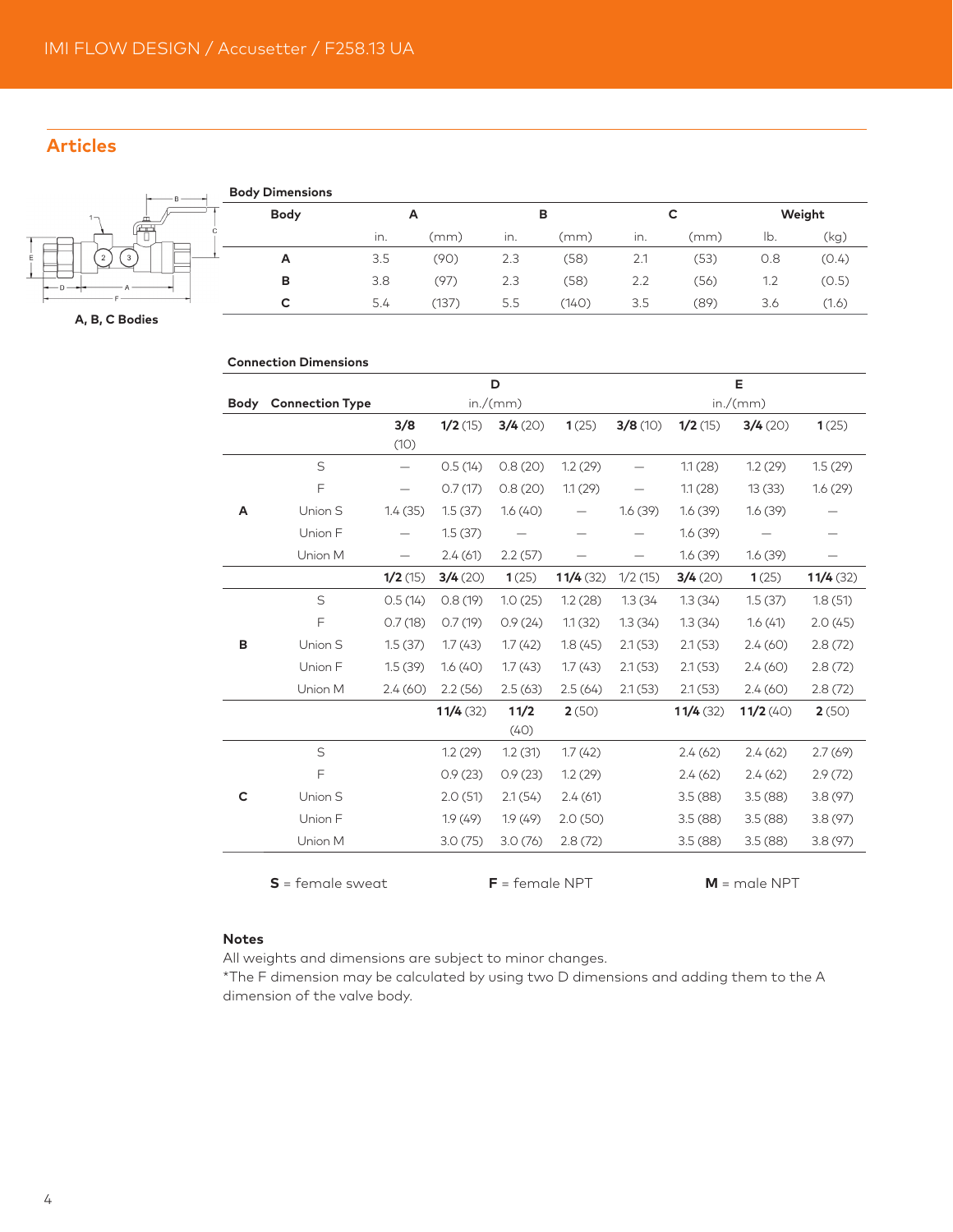#### **Model UA Order Designation**





#### **1/2" - 2" AccuSetter Products (Model UA)**